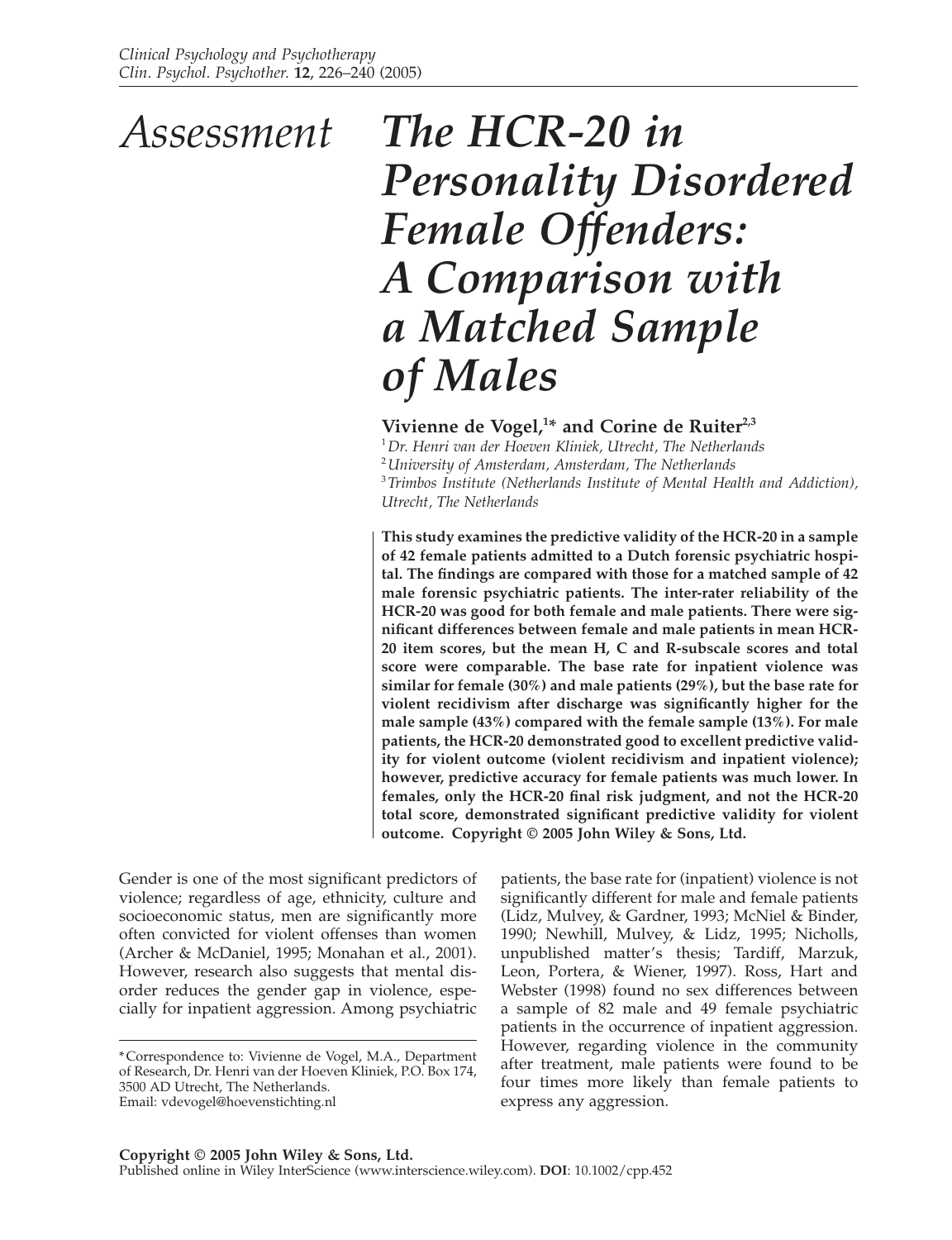Research has demonstrated that unstructured clinical judgment of violence risk is sensitive to sex-based biases; clinicians tend to underestimate the risk of violence in female psychiatric patients (Lidz et al., 1993; McNiel & Binder, 1995). More generally, research has revealed some important limitations of unstructured clinical judgment, such as poor reliability and validity (see Monahan, 1981; Quinsey, Harris, Rice, & Cormier, 1998). Use of structured risk assessment instruments is recommended to avoid these types of bias and to optimize the reliability and validity of violence risk assessment (Borum, 1996). A problem, however, is that existing structured risk assessment instruments are developed based on violence risk research primarily in male samples. Thus, the question arises of whether the risk factors for violence found in male samples are also valid for females and, consequently, whether the existing structured risk assessment instruments are suitable for use with female patients. Several authors have argued that risk factors for violence in female samples are generally the same as in male samples and that existing risk assessment instruments are likely valid for use with females (Blanchette, 1997; Harer & Langan, 2001; Simourd & Andrews, 1994; Strand & Belfrage, 2001). Loucks and Zamble (1999) compared the characteristics of 100 female offenders to a sample of male offenders,<sup>1</sup> and although they found some differences in the occurrence of important life experiences these differences were not predictive of criminal behavior. In contrast, others have argued that assessing risk for violence is different for women compared with men because risk factors for women are closely linked to their unique experiences as women, for instance victimization (Chesney-Lind, 1989; Scarth & McLean, 1994) or to the fact that social bonds are of greater importance to women than to men and that women are thus more sensitive to disruptions in close relationships (see Funk, 1999; Odgers & Moretti, 2002). Funk (1999) tested risk factors for reoffending in 388 male and 112 female juvenile delinquents on probation and found several risk factors (e.g. child abuse or neglect, running away from home) that were significantly predictive for females but not for males. Therefore, she concluded that risk factors for females differ substantially from those of their male counterparts, that risk assessment instruments fail to identify most

<sup>1</sup>The authors do not mention the number of males or whether the males were matched to the females.

female risk factors, and that separate risk assessment instruments for males and females should improve classifications for risk of reoffending. To our knowledge, only one structured risk assessment instrument has been developed especially for the assessment of risk in females: the Early Assessment Risk List for Girls (EARL-21G; Levene et al., 2001). Vitale and Newman (2001) stated that existing risk assessment instruments have not yet been adequately tested to determine their generalizability to women.

A structured risk assessment instrument that has drawn considerable international attention is the Historical, Clinical, Risk Management-20 (HCR-20; Webster, Douglas, Eaves, & Hart, 1997). The HCR-20 is a checklist according to the structured professional judgment (SPJ) approach. In the SPJ approach, the risk assessment is performed by a forensic clinician by means of a standardized checklist, containing empirically derived risk factors for violence, historical (fixed) as well as dynamic. The HCR-20 consists of 20 items representing risk factors for violence in the past (Historical scale), present (Clinical scale) and future (Risk management scale). Research with various psychiatric and forensic samples in different countries has demonstrated good inter-rater reliability and predictive validity for the HCR-20 (see Douglas & Weir, 2003). The HCR-20 was primarily developed on the basis of research in male samples and most research into the psychometric properties of the HCR-20 has been done in male samples. Therefore, the question of whether the HCR-20 is also suitable for use with females seems important. Nicholls (unpublished matter's thesis) conducted a retrospective study to evaluate the validity of the HCR-20 and the Psychopathy Checklist: Screening Version (PCL:SV; Hart, Cox, & Hare, 1995) for assessing female patients' risk for inpatient and community violence. She compared the results of 47 female patients with a matched sample of 47 male patients admitted to a forensic psychiatric hospital and found the distribution of the mean HCR-20 and PCL:SV scores to be comparable. The HCR-20 showed good predictive accuracy for inpatient aggression for both male and female patients. The predictive accuracy of the HCR-20 for community aggression was modest for both samples. Strand and Belfrage (2001) conducted a retrospective study to investigate the utility of the HCR-20 in a female forensic psychiatric sample. They compared the HCR-20 scores of 63 female and 85 male patients admitted to two forensic psychiatric hospitals in Sweden and found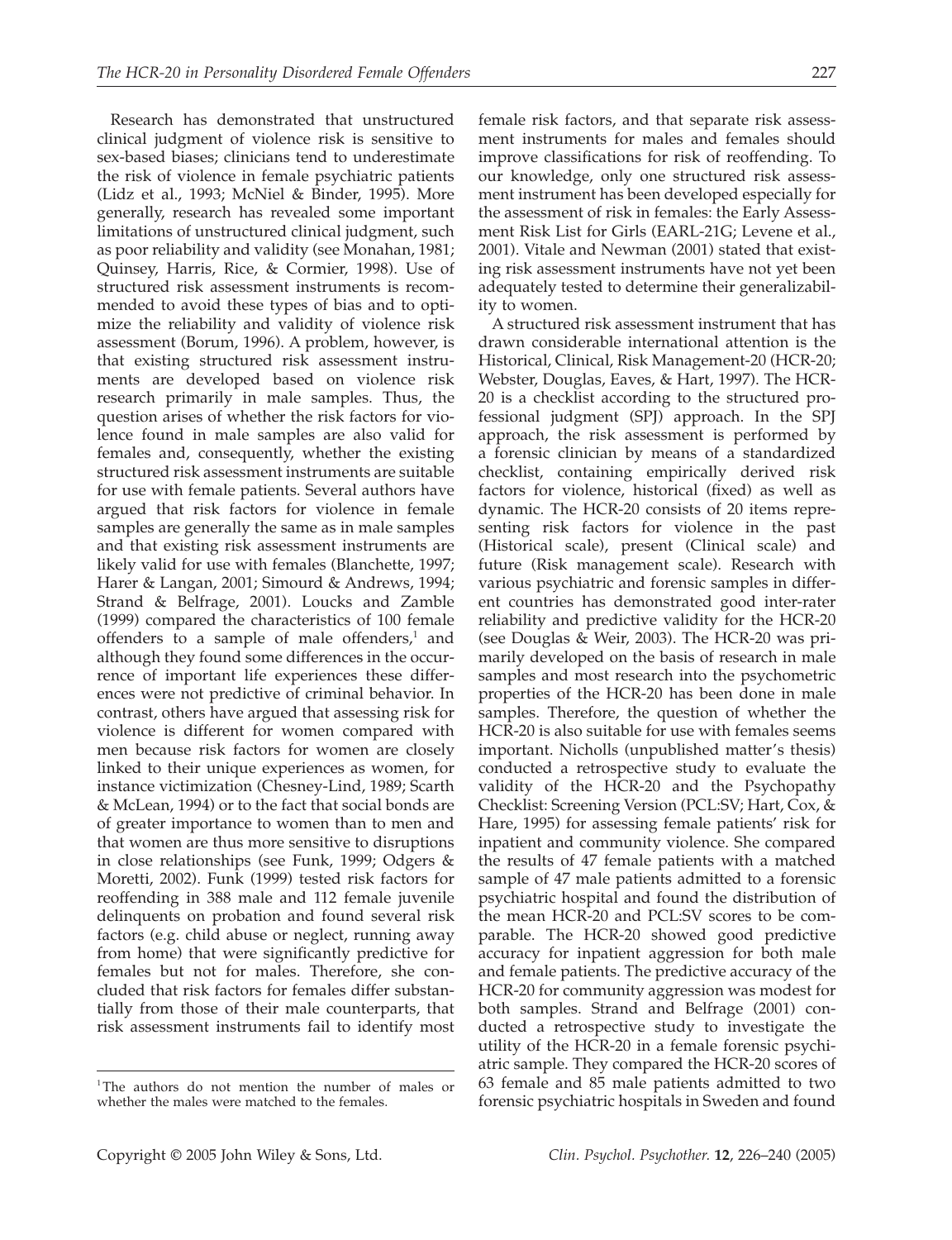some significant differences in mean individual item scores, however, the mean subscale scores and total score did not differ significantly. The authors thus concluded that the HCR-20 is suitable for use in female forensic psychiatric patients, particularly to assess inpatient violence. A limitation of this research is that the authors did not examine the predictive validity of the HCR-20 scores for violent outcome, which is the most important aspect to decide whether the HCR-20 is adequate for female patients.

An important issue to keep in mind when assessing risk for future violence is that violence is a multifaceted construct. Risk assessment should not only be directed at predicting the likelihood of violence, but also take into account the severity, nature, frequency and imminence of violence (Hart, 1998). Research has shown that in general, the nature, severity and victims of violent offenses committed by women are different from those committed by men. Female violence is less often sexual in nature, less often characterized as instrumental and more often as reactive, less often resulting in injury, more often relational and more often occurring in the residence (Monahan et al., 2001; Nicholls, unpublished matter's thesis; Odgers & Moretti, 2002). Summarizing the above suggests that the factors and assessment of violence risk differ at least to a certain extent between female and male patients, and that the utility of the existing structured risk assessment instruments for women has yet to be convincingly proven.

In this article, we will present findings on the inter-rater reliability and predictive validity of the HCR-20 in a sample of 42 female patients who have been admitted to the Dr. Henri van der Hoeven Kliniek, a Dutch forensic psychiatric hospital. The findings are compared with those for a matched sample of 42 male forensic psychiatric patients from the same hospital. The aim of the present study was to examine whether there are differences between female and male forensic psychiatric patients regarding mean HCR-20 scores, inter-rater reliability and predictive validity for violent outcome. In addition, we coded the Psychopathy Checklist–Revised (PCL-R; Hare, 1991) and compared the mean scores and predictive validity for violent outcome between female and male patients. Several studies have been conducted into the use of the PCL-R in female samples. In general, a lower prevalence of psychopathy among females compared with males was found (Grann, 2000; Salekin, Rogers, & Sewell, 1997; Vitale, Smith,

Brinkley, & Newman, 2002; Warren et al., 2003). Vitale and Newman (2001) reviewed the literature regarding the PCL-R in female samples and found good support for the reliability, but modest support for the predictive validity. They concluded that whereas the PCL-R might be able to postdict violent behavior in the past, there is no evidence that the PCL-R can predict future violence in women. The issue of whether the PCL-R is suitable for the assessment of psychopathy in women is not settled. Some have argued that the PCL-R is adequate for assessing psychopathy in women, since they found a considerable degree of similarity to the construct of psychopathy in male offenders (Salekin et al., 1997; Warren et al., 2003). In contrast, Vitale and colleagues (2002) believe that the findings thus far are not sufficiently convincing to conclude a similarity of the PCL-R structure across gender. Theyy express concern that some PCL-R items do not adequately assess the construct of psychopathy as it is expressed in women.

# METHOD

## *Setting*

This study was conducted at the Dr. Henri van der Hoeven Kliniek, a forensic psychiatric hospital in The Netherlands with 135 patients. Patients are admitted under the judicial measure *terbeschikkingstelling* (tbs), which is translated as 'disposal to be treated on behalf of the state'. The tbs-order is imposed by court on offenders who have committed a serious offense and are considered to have diminished responsibility for it because of severe psychiatric disorder. The tbs-order is of indefinite duration; every one or two years the court reevaluates the patient to determine whether the risk of recidivism is still too high and treatment needs to be continued.

The Dr. Henri van der Hoeven Kliniek was founded in 1955 and is one of 13 forensic psychiatric institutions in The Netherlands. The hospital provides a variety of treatment activities, for instance job training, education, sports, creative arts, and psychotherapy. The treatment model of the hospital is cognitive–behavioral with an emphasis on relapse prevention, in which the 'no cure but control' principle dominates (Laws, Hudson, & Ward, 2000). The hospital is one of three forensic psychiatric hospitals in The Netherlands that admit both male and female offenders under the tbs-order. The proportion of female patients in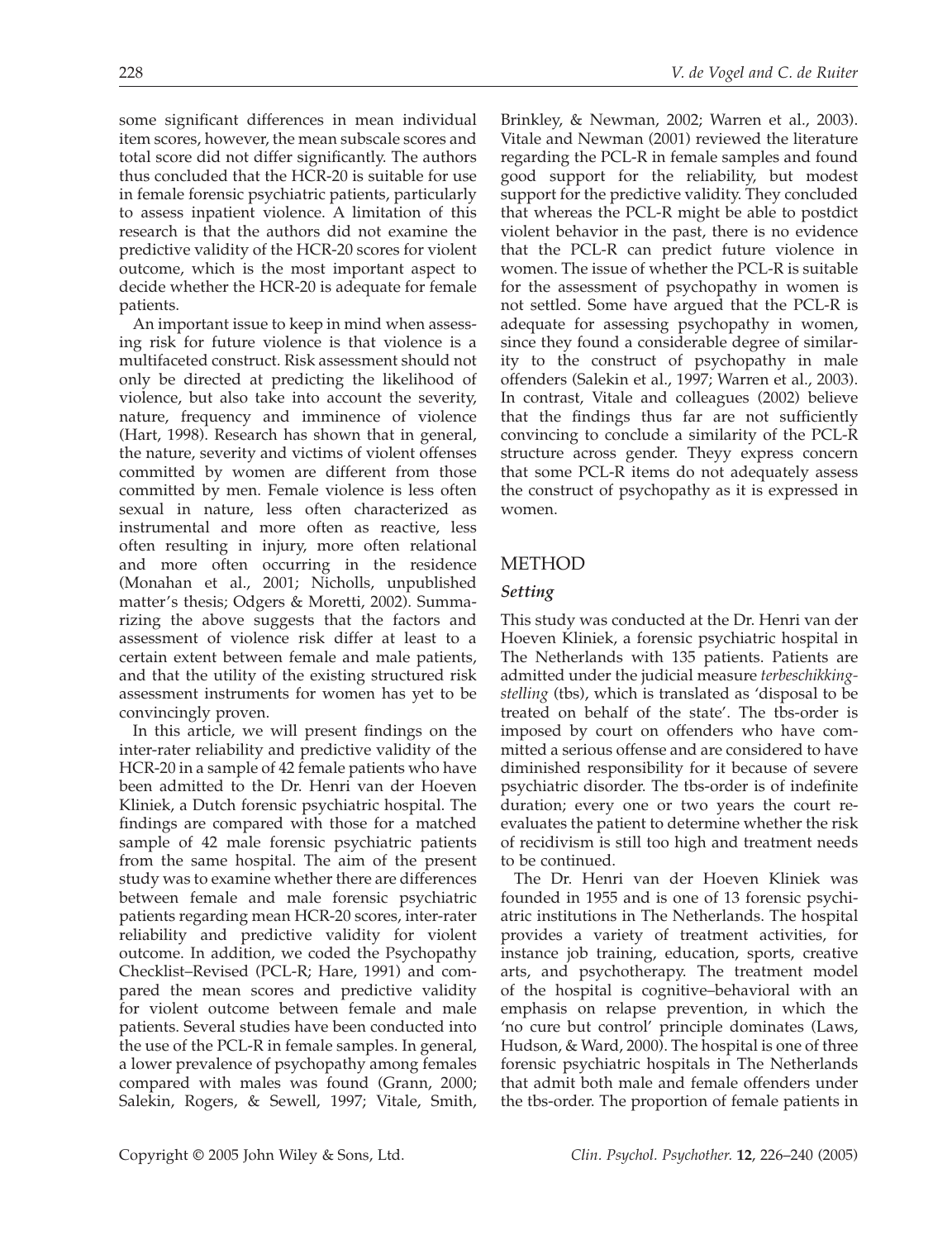the hospital is about 15%. Female patients do not stay on a separate ward but reside among the men in living-groups, although there should be at least two women in one living-group. There are specific treatment activities for female patients, such as female sports and a therapy group that meets weekly . . . In this therapy group, there are several modules about themes relevant to female patients, for instance, what it is like to live in a predominantly male environment, victimization, and sexuality.

## *Procedure*

First, we collected archival data from the hospital records for 42 female patients admitted to the hospital between 1985 and 2003. The Dutch versions of the HCR-20 (Philipse, de Ruiter, Hildebrand, & Bouman, 2000) and PCL-R (Vertommen, Verheul, de Ruiter, & Hildebrand, 2002) were coded for all 42 women on the basis of all available file information. There were three categories. (1) 15 women whose HCR-20 had already been coded in a recently conducted retrospective study into the predictive validity of the HCR-20 (see de Vogel, de Ruiter, Hildebrand, Bos, & van de Ven, 2004). In this study, the rating procedure was performed while all raters were blind to reconviction data. (2) 23 females from an ongoing prospective study in which the HCR-20 is coded independently by a researcher, a treatment supervisor and a groupleader. During a case conference, the raters discuss their scores and agree upon a consensus score that was used for the analyses in the present study (see de Vogel & de Ruiter, 2004). (3) Four female patients who were admitted to the hospital at the time of the current study, but had not been included in the prospective study mentioned above. For these four cases, two raters independently and prospectively coded the HCR-20 and agreed upon a consensus score that was used in the analyses. In order to establish the inter-rater reliability, we used all codings performed by three independent raters, i.e. the 23 codings from the prospective study and four cases from the retrospective study. The mean follow-up period of female patients from the retrospective study was 74.6 months (SD = 23.9, range = 26.7–109.6) and that from the prospective study 10.2 months  $(SD = 7.8, \text{ range} = 0.2 - 26.3).$ 

Second, we matched the women to 42 male patients on year of birth, type of index offense, ethnicity, and type of psychopathology (i.e. Axis I,

Axis II or comorbid Axis I and II, according to the fourth edition of the *Diagnostic and Statistical Manual of Mental Disorders*, DSM-IV; APA, 1994). Regarding the index offenses, there were two women with a property offense without violence, and only one male with the same index offense, so we decided to match one of these two women to a male with a property offense in combination with violence (see Table 1). The 42 men were identified from a total sample of 205 male patients admitted between 1985 and 2003 and obtained from two sources: (1) 21 cases from the recently conducted retrospective study into the predictive validity of the HCR-20 (see above); (2) 21 cases from the ongoing prospective study (see above). Inter-rater reliability was established for all codings performed by three independent raters, i.e. 21 cases from the prospective study and seven of the 21 cases from the retrospective study. For male patients from the retrospective study the mean follow-up period was  $81.1$  months  $(SD = 23.8,$ range  $= 46.1 - 114.9$ , and for the males from the prospective study it was  $18.7$  months  $(SD = 6.6)$ , range  $= 4.7 - 26.3$ ). The mean follow-up period of men from the prospective study was significantly longer than the mean follow-up period of women from the prospective study  $(F = 1.2, p < 0.01)$ . For the retrospective study, the mean follow-up period of men and women did not differ significantly  $(F = 0.53, p = 0.42).$ 

## *Subjects*

Table 1 presents demographic, psychiatric and criminal characteristics for the female and male samples. There were a number of significant differences between female and male patients. Female patients compared with male patients were more often involved in an intimate relationship at the time of the index offense, had less often abused substances, were diagnosed more often with borderline personality disorder (BPD) and less often with narcissistic personality disorder (NPD), obtained higher scores on intelligence scales, particularly on verbal intelligence, and were older at the time of their first conviction. Antisocial personality disorder (ASPD) was less prevalent in women than in men, although the difference was marginally significant ( $\chi^2$  = 3.6, *p* = 0.06). Only the antisocial, borderline and narcissistic personality disorders (according to the DSM-IV) are reported in Table 1 because these disorders are the most prevalent in both men and women in forensic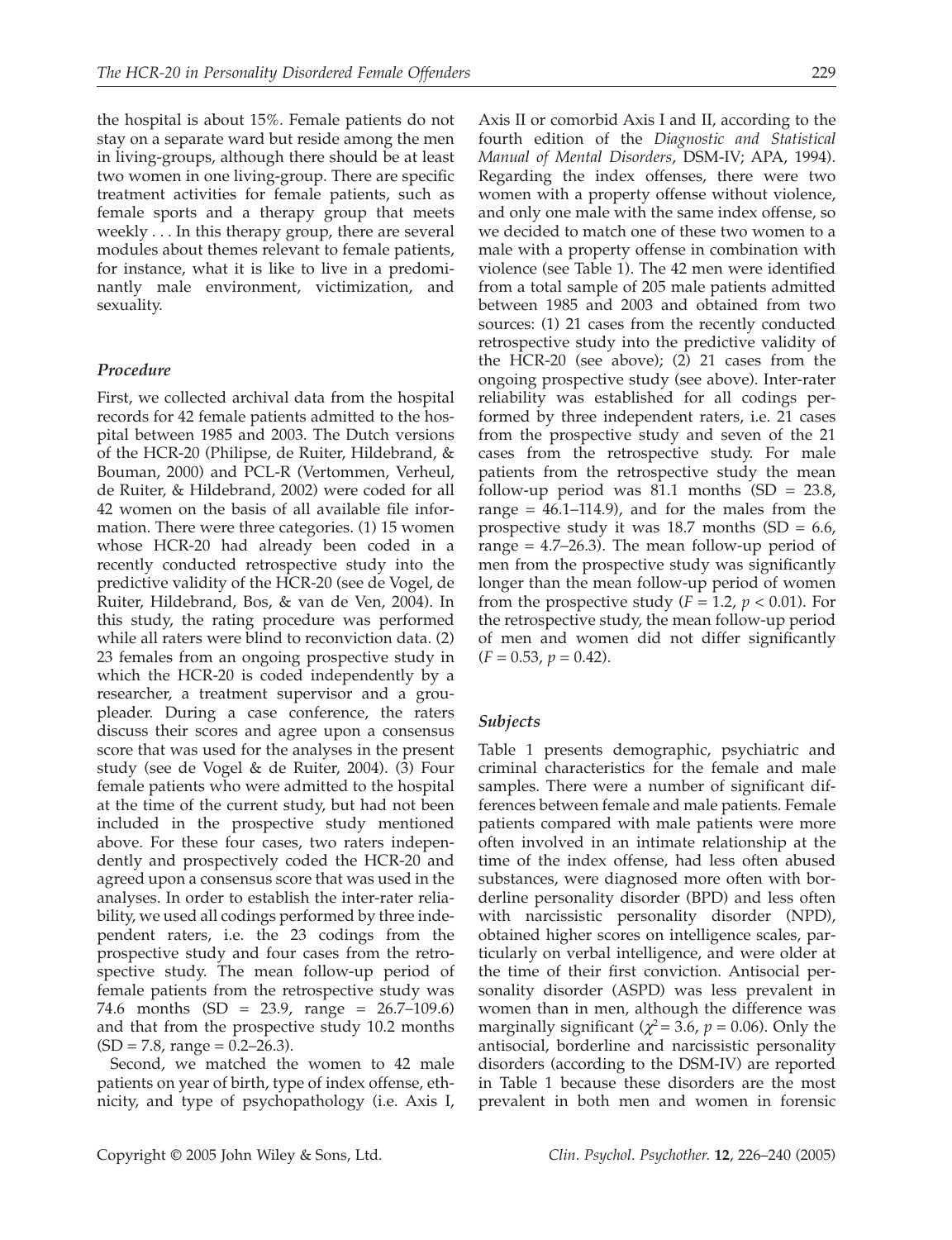| Table 1. |  |  |  |  | Sample characteristics |
|----------|--|--|--|--|------------------------|
|----------|--|--|--|--|------------------------|

|                                                | Female patients<br>$N = 42$ | Male patients<br>$N = 42$ |
|------------------------------------------------|-----------------------------|---------------------------|
| Demographic                                    |                             |                           |
| Mean age upon admission                        | 33.2                        | 30.7                      |
| Dutch nationality                              | 38 (91%)                    | 40 (95%)                  |
| Upbringing in foster or children's home        | 13 (31%)                    | $17(41\%)$                |
| Single (at the time of the index offense)      | 24 (57%)                    | 36 (86%)**                |
| No education after primary school              | 19 (45%)                    | 21 (50%)                  |
| Unemployed (at the time of the index offense)  | 38 (91%)                    | 33 (79%)                  |
| Psychiatric                                    |                             |                           |
| Prior out-patient treatment(s)                 | 22 (52%)                    | $15(36\%)$                |
| Prior in-patient admission(s)                  | 23(55%)                     | 24 (57%)                  |
| Substance abuse                                | $27(64\%)$                  | $35(83%)^*$               |
| Antisocial personality disorder*               | 8(25%)                      | 14 (48%)                  |
| Borderline personality disorder*               | 24 (75%)                    | 7 $(24%)$ **              |
| Narcissistic personality disorder*             | 3(9%)                       | $10(35\%)^*$              |
| Mean intelligence scores: total**              | 111.3                       | 105.1                     |
| Mean intelligence scores: verbal <sup>**</sup> | 115.4                       | 97.4**                    |
| Mean intelligence scores: performance**        | 114.8                       | 111.8                     |
| <b>Offenses</b>                                |                             |                           |
| (Attempted) Homicide                           | 26(62%)                     | 26(62%)                   |
| Sexual                                         | $1(2\%)$                    | $1(2\%)$                  |
| Violent                                        | $4(10\%)$                   | 5(12%)                    |
| Arson                                          | 9(21%)                      | 9(21%)                    |
| Property                                       | 2(5%)                       | $1(2\%)$                  |
| Victim was not a stranger                      | 31 (74%)                    | 26 (62%)                  |
| Victim was (ex-) partner or relative           | 15(36%)                     | 8(19%)                    |
| Mean duration of imprisonment in months        | 19.5                        | 28.1                      |
| Mean number of previous convictions            | 1.9                         | 6.4                       |
| Mean age at first conviction                   | 27.2                        | $21.1**$                  |

\*\*,  $p < 0.01$ . \*,  $p < 0.05$  (two tailed).

\*Personality disorders were diagnosed with the SIDP-IV (Pfohl, Blum, & Zimmerman, 1995) and available for 32 females and 29 males.

ste -Mean intelligence scores were available for 18 females and 21 males.

psychiatric settings (see Coid, Kahtan, Gault, & Jarman, 1999; Hildebrand & de Ruiter, 2004; de Ruiter & Greeven, 2000; Warren et al., 2002). There was a trend that women more often had a relative or (ex-) partner as victim ( $\chi^2$  = 2.9,  $p = 0.08$ .

## *Instruments*

#### *HCR-20*

The HCR-20 is a structured professional guideline (checklist) designed for the assessment of risk of future violence in adult offenders with a violent history and/or a major mental disorder or personality disorder. The instrument was developed from a thorough consideration of the empirical literature and the clinical expertise of a number of forensic clinicians. The HCR-20 consists of 20 items, divided into three subscales, Historical scale, Clinical scale and Risk management scale, that relate to risk factors in the past, present and future, respectively (see Table 2 below). The Historical items are static, unchangeable factors, $2$  whilst the Clinical and Risk management factors are considered to be changeable, for instance due to clinical intervention. The items have to be coded on a three point scale: '0', item does not apply according to the available information '1', the item probably or partially applies, and '2', the item definitely applies. Aside from the 20 items, the HCR-20 offers the possibility to code 'other considerations', that is, case-

<sup>&</sup>lt;sup>2</sup>This is not completely true; Historical items can change in an unfavorable direction. For instance, the score on item 10 increases when a patient violates the rules by escaping from the secure hospital.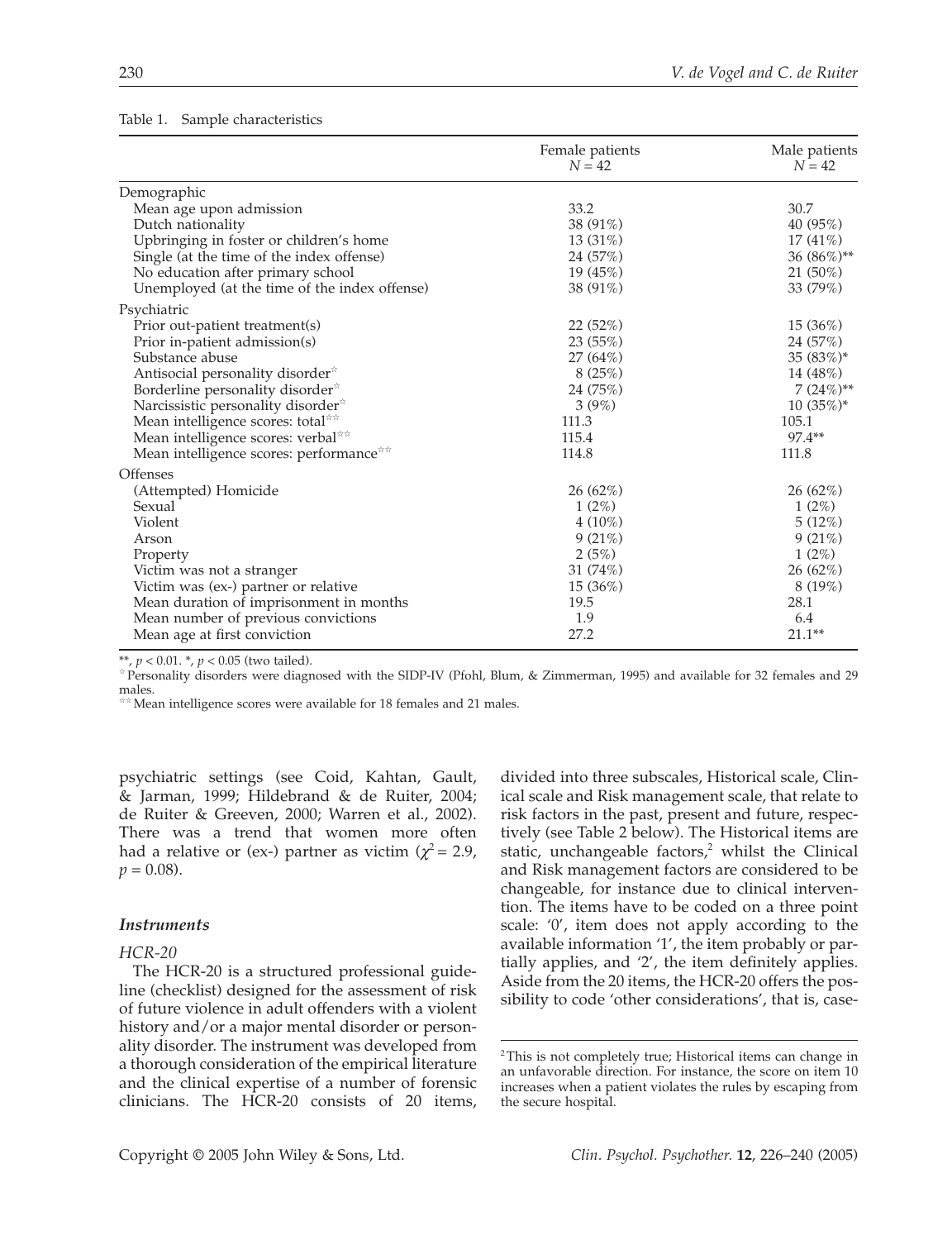|                                                   | Female patients<br>$N = 42$ | Male patients<br>$N = 42$ |
|---------------------------------------------------|-----------------------------|---------------------------|
| <b>Historical</b> items                           |                             |                           |
| 1. Previous violence                              | 2.0(0.22)                   | 1.9(0.26)                 |
| 2. Young age at first violent incident            | 1.2(0.65)                   | $1.5(0.55)^*$             |
| 3. Relationship instability                       | 1.9(0.30)                   | $1.7(0.51)^{*}$           |
| 4. Employment problems                            | 1.4(0.80)                   | 1.5(0.67)                 |
| 5. Substance use problems                         | 1.3(0.87)                   | 1.5(0.80)                 |
| 6. Major mental illness                           | 0.83(0.85)                  | 0.90(0.85)                |
| 7. Psychopathy                                    | 0.38(0.54)                  | $0.71(0.71)^*$            |
| 8. Early maladjustment                            | 1.7(0.52)                   | 1.8(0.40)                 |
| 9. Personality disorder                           | 1.9(0.45)                   | 1.9(0.33)                 |
| 10. Prior supervision failure                     | 1.4(0.80)                   | 1.4(0.86)                 |
| Clinical items                                    |                             |                           |
| 1. Lack of insight                                | 1.4(0.54)                   | 1.5(0.63)                 |
| 2. Negative attitudes                             | 0.98(0.78)                  | $1.3(0.75)^{*}$           |
| 3. Active symptoms of major mental illness        | 0.26(0.59)                  | 0.19(0.45)                |
| 4. Impulsivity                                    | 1.7(0.51)                   | $1.3(0.74)$ **            |
| 5. Unresponsive to treatment                      | 1.1(0.70)                   | 1.1(0.59)                 |
| Risk management items                             |                             |                           |
| 1. Plans lack feasibility                         | 1.1(0.68)                   | 1.2(0.74)                 |
| 2. Exposure to destabilizers                      | 1.4(0.54)                   | 1.4(0.62)                 |
| 3. Lack of personal support                       | 1.3(0.66)                   | 1.2(0.70)                 |
| 4. Noncompliance with remediation attempts        | 1.0(0.63)                   | 1.1(0.65)                 |
| 5. Stress                                         | 1.8(0.38)                   | 1.9(0.26)                 |
| Historical scale                                  | 14.0(2.9)                   | 14.9(3.0)                 |
| Clinical scale                                    | 5.4(2.0)                    | 5.4(2.3)                  |
| Risk management scale                             | 6.6(1.9)                    | 6.8(2.1)                  |
| Total score                                       | 25.9(5.5)                   | 27.1(6.5)                 |
| PCL-R                                             |                             |                           |
| Factor 1                                          | 6.1(2.9)                    | $7.8(3.9)$ *              |
| Factor 2                                          | 8.5(4.2)                    | 10.0(4.6)                 |
| Total score                                       | 16.5(6.2)                   | 19.4(8.5)                 |
|                                                   |                             |                           |
| Final risk judgments and diagnosis of psychopathy | $N(\%)$                     | $N(\%)$                   |
| HCR-20: Low                                       | 11 $(26%)$                  | $11(26\%)$                |
| HCR-20: Moderate                                  | 21 (50%)                    | $13(31\%)^*$              |
| HCR-20: High<br>$PCL-R \geq 26$                   | 10(24%)                     | $18(43\%)^*$              |
|                                                   | $4(10\%)$                   | 10(24%)                   |

Table 2. Mean HCR-20 and PCL-R scores (standard deviations in brackets), final risk judgments and psychopathy diagnosis

\* *p* < 0.01. \*\* *p* < 0.05 (two tailed).

specific risk factors that do not fit within the item descriptions. The HCR-20 has to be coded by an experienced forensic clinician, who should use all available information on the offender, preferably from different sources and gathered with different methods, for example, criminal records/police files, psychological reports, interviews with significant others and behavioral observations. The final risk judgment has to be indicated as low, moderate or high and is valid for a specific time period, for instance, within a specific setting or for a set time frame. The final risk judgment depends not only on the mere summation of the item scores, but also

on specific combinations of factors or other considerations. In some cases, only one or two items may be sufficient to justify the judgment 'high risk', for example, when a patient has florid psychotic symptoms (e.g. auditory command hallucinations that instruct the patient to commit homicide). The final risk judgment can be considered as a structured professional judgment that is arrived at through the process of coding the checklist and integrating all available information.

In the present study, the Dutch authorized adaptation of the HCR-20 was used. Prospective research with this Dutch version in a sample of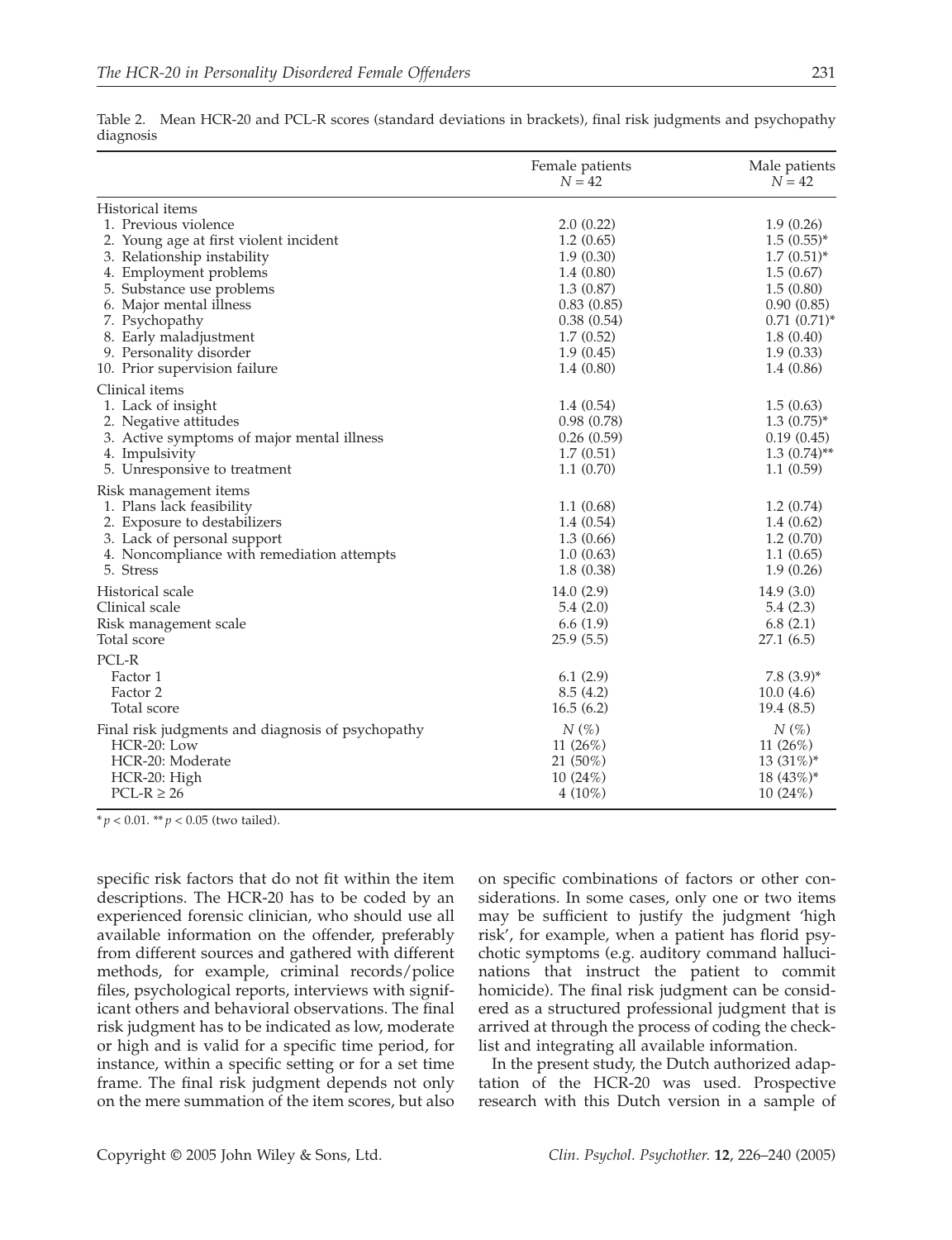60 patients has demonstrated good inter-rater reliability (de Vogel & de Ruiter, 2004). In a retrospective study in a sample of 120 forensic psychiatric patients, de Vogel and colleagues (2004) found good predictive validity for the HCR-20 subscales, the total score and the final risk judgment.

# *Psychopathy Checklist–Revised*

The PCL-R was designed to assess the construct of psychopathy and comprises two factors: Factor 1, which has been labeled selfish, callous and remorseless use of others, and Factor 2, which represents a chronically unstable and antisocial lifestyle (Hare, 1991). More recently, Cooke and Michie (2001) have subjected the PCL-R items to Item Response Theory (IRT) analyses and demonstrated that a hierarchical three-factor model (interpersonal, affective and behavioral factors) provides an even better understanding of the multifaceted concept of psychopathy. The instrument consists of 20 items that have to be coded on a three-point scale, '0', item does not apply, '1', the item probably or partially applies, and '2', the item definitely applies, on the basis of a semi-structured interview and collateral information. The total score can range from 0 to 40 and reflects an estimate of the degree to which an individual matches the prototypical psychopath. The cut-off score for the diagnosis of psychopathy is generally set at 30, but in several European countries, for instance Scotland, England, Sweden, and The Netherlands, a cut-off score of 25 or 26 has proven useful (Hare, Clark, Grann, & Thornton, 2000; Hildebrand, de Ruiter, & de Vogel, 2004). Although originally not developed as a risk assessment instrument, two meta-analyses showed the PCL-R to be strongly linked to repeated violent behavior in (mainly) male samples (Hemphill, Templeman, Wong, & Hare, 1998; Salekin, Rogers, & Sewell, 1996) and, therefore, psychopathy as measured by the PCL-R is included as one of the risk factors in risk assessment instruments such as the HCR-20. The ability of the PCL-R to predict recidivism was shown to possess cross-cultural generalizability (Hare et al., 2000). In the present study, the Dutch version of the PCL-R was used. Research in the Dr. Henri van der Hoeven Kliniek rendered good inter-rater reliability for this Dutch version (Hildebrand, de Ruiter, de Vogel, & van der Wolf, 2002). Furthermore, PCL-R scores were significantly related to disruptive behavior in a sample of 92 male forensic psychiatric inpatients (Hildebrand, de Ruiter, & Nijman, 2004).

# *Violent Outcome Data*

Violent outcome data were obtained from two sources. First, data on violent recidivism of the patients from the retrospective study were retrieved from the Judicial Documentation register of the Ministry of Justice. For the identification of violent offenses, we adopted the HCR-20 definition of violence: 'violence is actual, attempted, or threatened harm to a person or persons' (Webster et al., 1997, p. 24). Second, data on inpatient violence were obtained from information bulletins that are published daily in the hospital to inform patients and staff. In these bulletins, the most important events of the day are reported, such as disruptive incidents that occurred during the last 24 hours, or positive results on urine analysis to detect whether a patient has taken drugs. Disruptive incidents are registered and assigned to one of four categories: verbal violence, verbal threat, physical violence, and violation of hospital rules (see for details Hildebrand, de Ruiter, & Nijman, 2004). Because the HCR-20 is designed to assess risk for violence to others, we only used the category physical violence, and only those incidents of physical violence directed towards other persons (e.g. staff or patients). For instance, property damage was not included, unless the property damage occurred in the presence of someone with the goal to frighten or threaten that person (e.g. smashing a cup of hot coffee against the wall while someone is standing close by). HCR-20 scores and final risk judgments were related to incidents of physical violence during treatment that occurred after the date of the risk assessment. Inpatient violence and violent recidivism after discharge were collapsed into one violent outcome variable.

## *Statistical Analyses*

The *F*-test was used to examine differences between men and women in HCR-20 and PCL-R mean scores. For differences in HCR-20 final risk judgments and psychopathy diagnoses (PCL-R ≥ 26) we used chi-square analysis. The interrater reliability of the HCR-20 was examined by means of the intraclass correlation coefficient (ICC), using the two-way random effect variance model and consistency type (McGraw & Wong, 1996). Critical values used for single measure ICCs are ICC  $\geq 0.75$ ,  $\alpha$  excellent;  $0.60 \leq$  ICC < 0.75, good;  $0.40 \leq$  ICC < 0.60, moderate; ICC < 0.40, poor (Fleiss, 1986). The predictive validity was established with receiver operating characteristic (ROC) analyses (see Douglas & Weir, 2003). The major advantage of this statistical method is its insensitivity to base rates. The ROC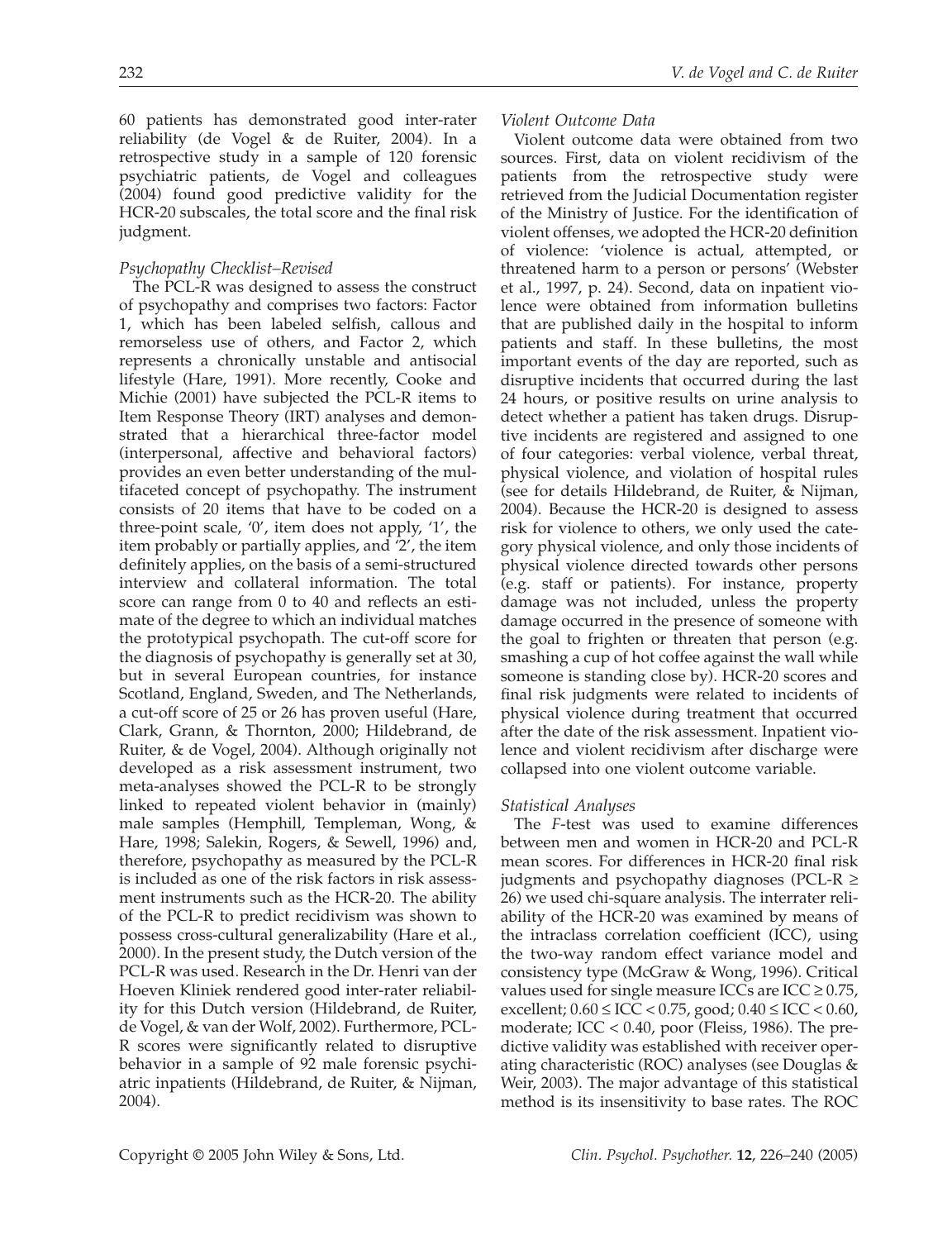analyses result in a plot of the true positive rate (sensitivity) against the false positive rate (one minus specificity) for every possible cut-off score of the instrument. The area under the curve (AUC) can be interpreted as the probability that a randomly selected recidivist would score higher on the instrument than a randomly selected nonrecidivist. An AUC of 0.00 represents perfect negative prediction, an AUC of 0.50 chance prediction, and an AUC of 1.0 perfect positive prediction. In general, AUC values of 0.70 and above are considered as moderate, and values above 0.75 as good (Douglas & Weir, 2003). To compare the obtained AUC values for men and women, we used ACCUROC Version 2.5 (Vida, 1997) that applies the non-parametric method as described by DeLong, DeLong, and Clarke-Pearson (1988). Pearson point-biserial correlations were computed for comparative purposes.

## RESULTS

## *Inter-rater Reliability*

The inter-rater reliability for female patients was good for the Historical scale, total score, and final risk judgment (*N* = 27; ICC = 0.82, 0.75, and 0.74, respectively), and moderate for the Clinical scale and Risk management scale (ICC =  $0.55$ , and  $0.51$ , respectively). Furthermore, for male patients we found good inter-rater reliability for the Historical scale, Clinical scale, total score, and final risk judgment (*N* = 28; ICC = 0.82, 0.70, 0.77, and 0.69, respectively), and moderate inter-rater reliability for the Risk management scale (ICC =  $0.49$ ).

## *Risk Judgments and Psychopathy*

Table 2 presents the mean scores and standard deviations for the HCR-20 items, subscales and total score for both female and male patients. As can be seen from this table, the mean HCR-20 subscales and total scores did not differ significantly between the female and male samples. However, there were significant differences on some individual HCR-20 item scores. Female patients received significantly lower scores on the items 'Young age at first violent incident', 'Psychopathy' and 'Negative attitudes'. In contrast, female patients compared with male patients received significantly higher scores on the items 'Relationship instability' and 'Impulsivity'. Regarding the HCR-20 final risk judgments, women were significantly more often

judged as moderate risk, while men were significantly more often judged as high risk. The mean HCR-20 total score per final risk judgment category for female patients was low, 21.6 (range = 10–29); moderate, 26.2 (range = 19–32); high, 30.2 (range = 23–37). For male patients, the mean HCR-20 total score per final risk judgment category was low, 20.5 (range = 12–29); moderate, 26.1 (range = 19–33); high, 31.8 (range = 21–37). For both men and women the mean HCR-20 total scores differed significantly between the low, moderate and high risk cases (women, *F* = 7.8, *p* < 0.01; men, *F* = 17.2,  $p < 0.001$ ). There were no significant differences between men and women in the mean HCR-20 total scores per final risk judgment (low,  $F = 0.04$ , *p* = 0.67; moderate, *F* = 0.29, *p* = 0.94; high, *F* = 0.31,  $p = 0.33$ ). Frequently coded 'other considerations' differed somewhat for female and male patients. The three most frequently coded 'other considerations' for male patients were financial problems (6), lack of prospects for the future (5) and violent fantasies (4) (number of codings for females 2, 3 and 2, respectively). The three most frequently coded 'other considerations' for female patients were forming a new intimate relationship (e.g. problematic partner choice) (18), care for children (5) and prostitution (4) (number of codings for males 2, 1 and 1, respectively).

The mean PCL-R Factor 1, Factor 2, and total score and the categorical diagnosis of psychopathy  $(PCL-R \geq 26)$  are shown in Table 2. Female patients compared with males received significantly lower mean scores on Factor 1 (*F* = 3.7, *p* < 0.05); however, the differences in the mean Factor 2 and total score were not or only marginally significant  $(F = 1.1)$ ,  $p = 0.11; F = 5.1, p = 0.08$ , respectively). Male patients compared with females were more often diagnosed as psychopathic (PCL-R  $\geq$  26), although this difference was marginally significant ( $\chi^2$  = 3.1, *p* = 0.08).

#### *Violent Outcome*

First, violent reconvictions after discharge from the hospital were calculated for the 15 female and 21 male patients from the retrospective study. Significantly more male ex-patients compared with female ex-patients were convicted for a violent reoffense: nine (43%) of 21 males versus two (13%) of 15 females ( $\chi^2$  = 3.6,  $p < 0.05$ ; odds ratio = 4.9,  $95\%$  CI = 1.1–32.9). Next, we computed the number of patients who had been physically violent towards others during their stay in the hospital for the 27 female and 21 male patients from the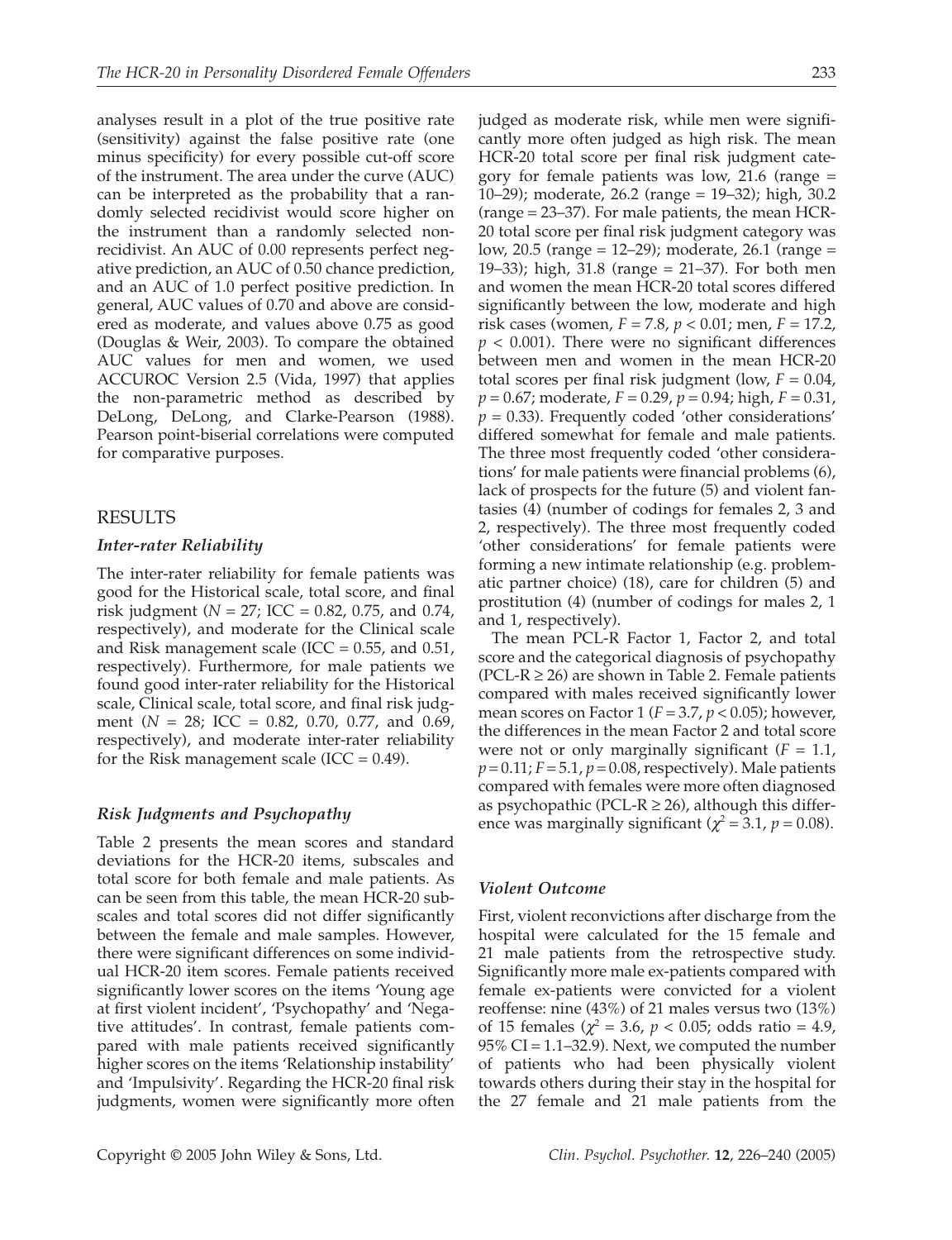prospective study. There was no significant difference between women and men: eight (30%) of 27 female patients were registered to have been physically violent during their hospital stay, versus six (29%) of 21 male patients. Examples of physical violence during treatment were throwing hot coffee at staff, hitting staff or fellow patients, and seizing someone by the throat.

## *Predictive Validity*

Table 3 shows the AUC values and Pearson correlations of the HCR-20 subscales and total scores for both female and male patients regarding violent outcome, and Figures 1 and 2 present the ROC curves for the HCR-20 for violent outcome. For female patients, only the AUC value of the HCR-20 final risk judgment was significantly above 0.50. Similarly, only the correlation between the HCR-20 final risk judgment and violent outcome was significant. The difference in violent outcomes between female patients who were judged to pose a low, moderate or high risk was significant ( $\chi^2$  = 16.2, *p* < 0.001, violent outcome 0, 14 and 77%, respectively). Female patients who scored above the median (HCR-20 total score = 26.6) compared with those who scored below did not show significantly more violent outcomes (29 versus 19%).

For male patients, the AUC values for violent outcome were significantly above 0.50 for all HCR-20 subscales, the total score and final risk

judgment. Also, Pearson correlations between the HCR-20 subscale scores, total score, final risk judgment and violent outcome were significantly positive. The difference in violent outcomes between male patients who were judged to pose a low, moderate or high risk was significant ( $\chi^2$  = 24.4, *p* < 0.001, violent outcome 0, 8 and 78%, respectively). Male patients who scored above the median (HCR-20 total score = 28.5) compared with those who scored below showed significantly more violent outcomes  $(\chi^2 = 12.5, p < 0.001, 62$  versus 10%). When we compared the AUC values for violent recidivism after discharge with AUC values for inpatient violence, we found no substantial differences in predictive accuracy for either the female or male sample. The HCR-20 Risk management scale and total score were significantly more accurate in predicting violent recidivism in men than in women (*Z*-statistic = 2.9 and 2.5, respectively, *p* < 0.01, two tailed).

Table 3 also presents the AUC values and Pearson correlations of the PCL-R factors and total scores for both female and male patients regarding violent outcome. For the female patients, none of the AUC values or Pearson correlations were significant. For the male patients, AUC values for violent outcome were significantly above 0.50 for the PCL-R Factor 2 and total score, and correlations between violent outcome and PCL-R Factor 2 score and total score were significant. The PCL-R Factor 1, Factor 2 and total score were significantly more

|                       | Violent outcome<br>for females<br>$N = 42$ |      |         | Violent outcome<br>for males<br>$N = 42$ |      |         |
|-----------------------|--------------------------------------------|------|---------|------------------------------------------|------|---------|
|                       | <b>AUC</b>                                 | SE.  | r       | AUC.                                     | SE.  | r       |
| $HCR-20$              |                                            |      |         |                                          |      |         |
| Historical scale      | 0.63                                       | 0.11 | 0.22    | $0.83**$                                 | 0.06 | $0.54*$ |
| Clinical scale        | 0.61                                       | 0.10 | 0.17    | $0.75**$                                 | 0.08 | $0.42*$ |
| Risk management scale | 0.52                                       | 0.11 | 0.07    | $0.88**$                                 | 0.05 | $0.62*$ |
| Total score           | 0.59                                       | 0.11 | 0.20    | $0.88**$                                 | 0.05 | $0.59*$ |
| Final risk judgment   | $0.86**$                                   | 0.07 | $0.57*$ | $0.91**$                                 | 0.05 | $0.70*$ |
| PCL-R                 |                                            |      |         |                                          |      |         |
| Factor 1              | 0.36                                       | 0.08 | $-0.21$ | 0.64                                     | 0.09 | 0.24    |
| Factor 2              | 0.41                                       | 0.11 | $-0.10$ | $0.84**$                                 | 0.06 | $0.58*$ |
| Total score           | 0.34                                       | 0.10 | $-0.21$ | $0.74*$                                  | 0.08 | $0.42*$ |
| $PCL-R \geq 26$       | 0.50                                       | 0.11 | 0.01    | 0.63                                     | 0.09 | 0.28    |

Table 3. Predictive validity of the HCR-20 and PCL-R for female and male patients

\* *p* < 0.01, \*\* *p* < 0.001 (two tailed).

 $AUC = area$  under the curve.  $SE = standard$  error.  $r = Pearson$  point-biserial correlation coefficient. Violent outcome = inpatient violence or violent recidivism after discharge.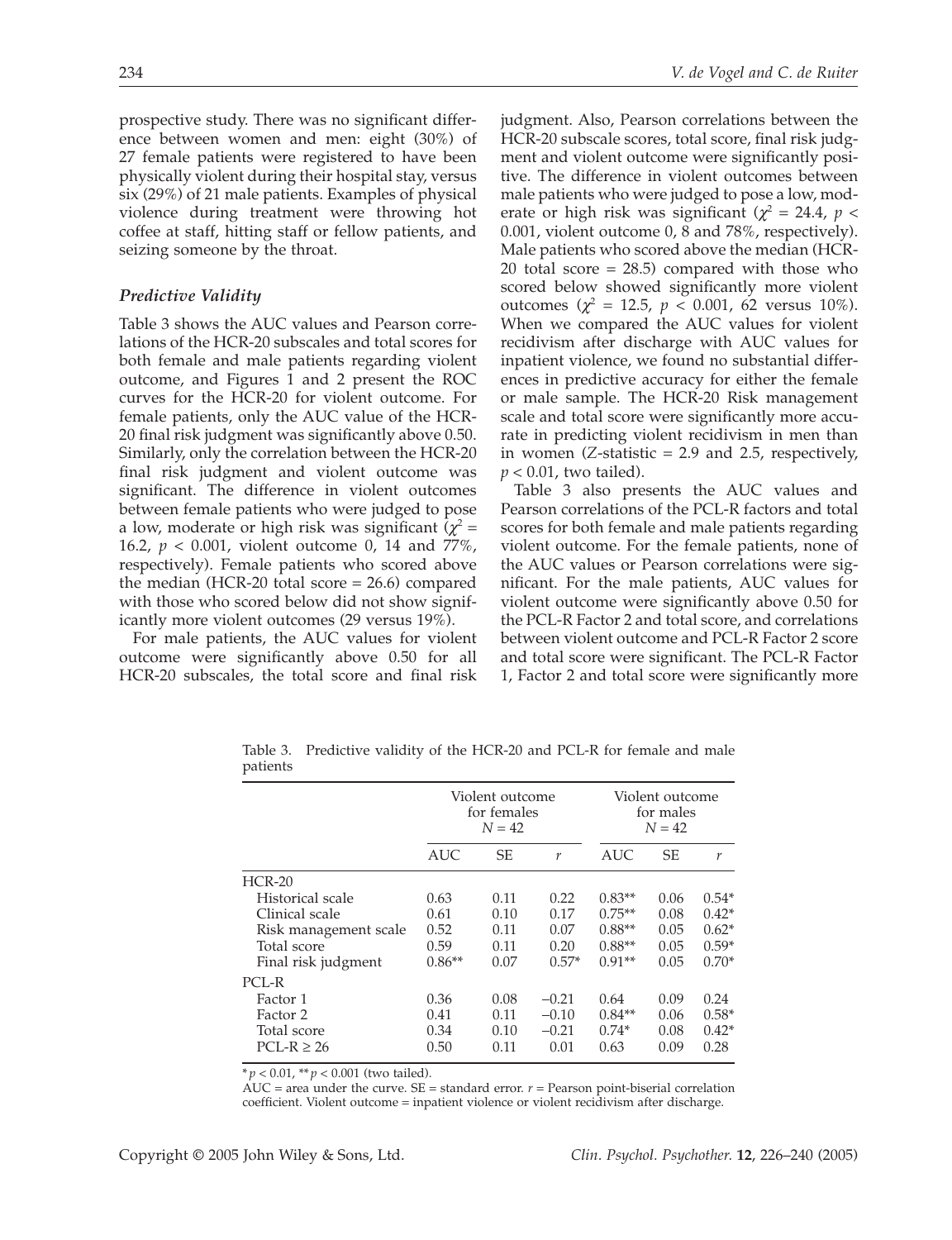

Figure 1. ROC curves of HCR-20 total score and final risk judgment for violent outcome in a sample of 42 female patients

accurate in predicting violent recidivism in men than in women  $(Z$ -statistic = 2.3, 3.4 and 3.1, respectively,  $p < 0.01$ , two tailed).

## DISCUSSION

In this study, a sample of 42 female forensic psychiatric patients was compared with a matched sample of 42 male forensic psychiatric patients on base rates of violent outcome, HCR-20 and PCL-R scores and predictive validity of the latter instruments. We found several significant differences between women and men, most importantly in the predictive validity of the HCR-20 and PCL-R, but also in mean HCR-20 individual item scores, base rates for violence after discharge from the hospital and sample characteristics.

First, we found some significant differences in sample characteristics, despite our matching procedure. Female patients more often had a diagnosis of borderline personality disorder and less often a narcissistic personality disorder or antisocial personality disorder. This is in line with the study by Strand and Belfrage (2001) and also with research that suggests that borderline personality disorder is much more common among women (Weisman, 1993). We believe the large proportion of female borderline patients has a considerable impact on the interpretation of our results, for instance, on differences in HCR-20 item scores (see below). Furthermore, women obtained higher scores on intelligence scales, especially on verbal intelligence, were significantly older at the time of their first conviction, and—albeit not significantly—had fewer previous convictions than men.

Second, there were no significant differences in mean HCR-20 subscale and total scores for male and female patients, and this finding resembles those of Strand and Belfrage (2001) and Nicholls (unpublished matter's thesis). Our finding that female patients had significantly lower mean scores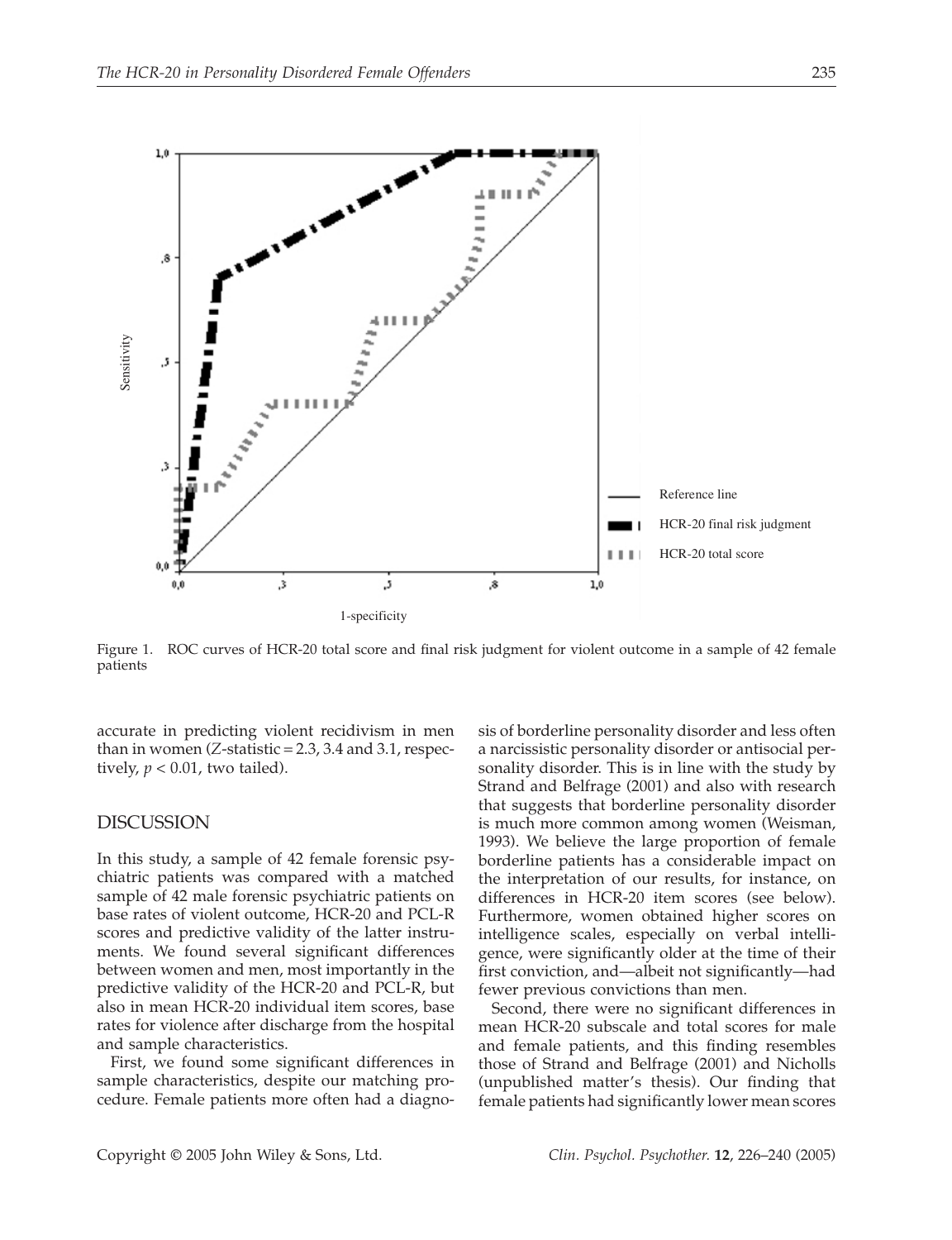

Figure 2. ROC curves of HCR-20 total score and final risk judgment for violent outcome in a sample of 42 male patients

on 'Young age at first violent incident' and 'Negative attitudes' and significantly higher mean scores on 'Impulsivity' is in line with the work of Strand and Belfrage (2001). In the present study, we also found significantly lower mean scores on 'Psychopathy' and significantly higher mean scores on 'Relationship instability' for women. An explanation for the higher mean scores on 'Relationship instability' and 'Impulsivity' could be that both factors are criteria for the borderline personality disorder diagnosis, which was highly prevalent in our female sample. The lower mean score on 'Young age at first violent incident' is in accordance with previous research that showed a later onset of criminal behavior in girls as compared with boys (Silverthorn & Frick, 1999). The lower score on 'Negative attitudes' could be explained by the fact that in general women have different motives for their violent offenses compared to men, more often reactive and relational, and less instrumental or resulting from criminogenic needs (see Crick & Grotpeter, 1995). This hypothesis is confirmed by the lower prevalence of antisocial personality disorder we found in our female patients. The lower mean score on the item 'Psychopathy' is in line with the lower mean scores on the PCL-R, although the differences in mean Factor 2 scores and total scores were not or only marginally significant. The lower prevalence of psychopathy among female patients is in line with previous research into psychopathy in females (Grann, 2000; Salekin et al., 1997; Vitale et al., 2002; Warren et al., 2003).

Third, regarding violent outcome we found the base rate for inpatient violence to be similar for female and male patients. This was also demonstrated in other studies (Lidz et al., 1993; Nicholls, unpublished matter's thesis). The base rates for inpatient violence in our study (women 30%; men 29%) are similar to the base rates for physical inpatient aggression (women 30%; men 27.5%) found in Nicholls' study (unpublished matter's thesis). Male patients were found to be five times more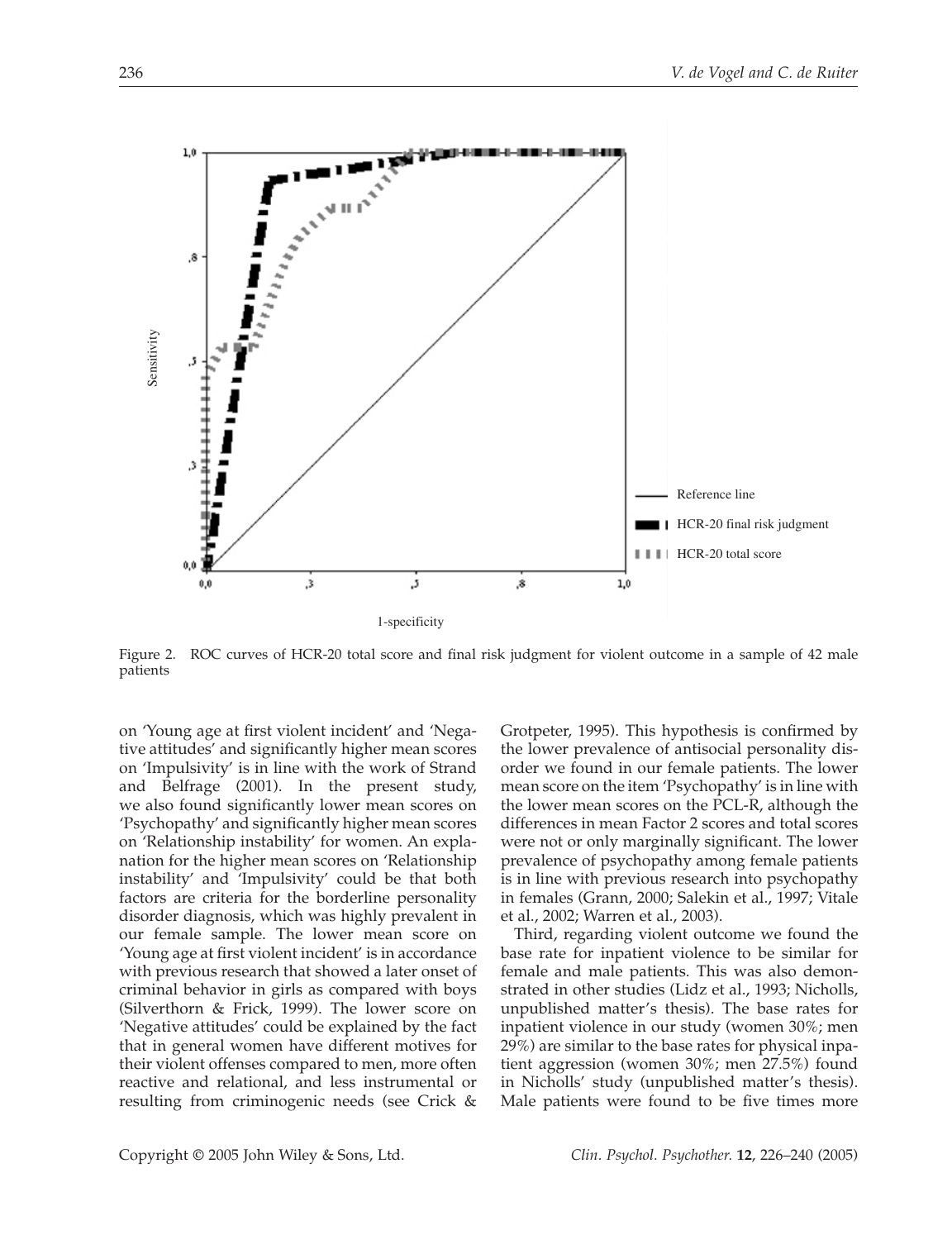likely to be convicted for a violent reoffense after discharge from the hospital than female patients. This finding resembles the finding of Ross et al. (1998), who found male patients to be four times more likely than female patients to express any aggression. Thus, although there was no gender difference in the base rate of inpatient violence, base rates for community violence were significantly different. A possible explanation for this difference is that female violence in the community is often less visible and more subtle or manipulative, for instance, in domestic violence or child abuse. Research has demonstrated that the prevalence rate of domestic violence by women is comparable to or even higher than the prevalence rate of domestic violence by men (Magdol et al., 1997). Domestic violence is less likely to come to the attention of the criminal justice system than violence committed in the public environment, which is much more commonly committed by men. Moreover, the police often respond differently to violence when it is committed by a female perpetrator versus a male perpetrator. Pajer (1998) has described this gender bias in the justice system, i.e. the reluctance to arrest women coupled with a tendency toward psychiatric referrals.

Fourth, the interrater reliability of the HCR-20 in the present study was in line with previous studies (see Douglas & Weir, 2003). We found no substantial differences in inter-rater reliability between men and women.

Finally, we found poor predictive validity for the HCR-20 numerical scores for women compared with good to excellent predictive validity for men. Notable, however, was the good predictive validity of the HCR-20 final risk judgment for both female (AUC =  $0.86$ ) and male patients (AUC = 0.91). Thus, while a simple addition of individual HCR-20 risk factors was not adequate in predicting violence risk in our female patients, the SPJ method based on the HCR-20 seemed to perform well. For our male sample the structured final risk judgment yielded the highest AUC value, and this is in line with previous research that demonstrated the structured final risk judgment to add incremental validity to the HCR-20 total score used in an actuarial sense (Douglas, Ogloff, & Hart, 2003). The same was found for the Spousal Assault Risk Assessment guide (SARA; Kropp, Hart, Webster, & Eaves, 1999), an SPJ guideline for the assessment of domestic violence (Kropp & Hart, 2000). The poor predictive validity found for the HCR-20 total score in female patients is in contrast with the results of Nicholls (unpublished matter's thesis).

A possible explanation is the difference in the samples that were studied. The patients in Nicholls' sample were mainly suffering from Axis I disorders (87%), and only four percent received a diagnosis of borderline personality disorder. This is in sharp contrast to our sample, where threequarters of the women suffered from borderline personality disorder and Axis I disorders were usually not the primary diagnosis. Furthermore, Nicholls used a different definition of violence; for instance, she also considered property damage and verbal aggression, while in our study we limited ourselves to physical violence towards others. In our study, the PCL-R was demonstrated to be a good predictor of violence for male patients, but not for female patients. This finding is in line with previous studies that found good predictive validity for future violence in (mainly) male samples (Hemphill et al., 1998; Salekin et al., 1996), but modest predictive validity for future violence in female samples (see Vitale & Newman, 2001). Thus, the results of our study suggest that the PCL-R is not a valid assessment of the psychopathy construct in Dutch female forensic psychiatric patients.

A number of limitations to the present study should be mentioned. First of all, the design of the study was mixed, because we combined patients and violent outcome data from a retrospective study and a prospective study. The reason for mixing the patients from a retrospective and a prospective design was to obtain a large enough sample. In The Netherlands, women make up only five percent of the tbs-population. Second, the violent outcome data may have been an underestimate of actual violence. The violent recidivism data were retrieved from only one source, the Judicial Documentation register of the Ministry of Justice. As a consequence, the reconviction rate is inevitably an underestimation of the actual recidivism rate, because not all offenders are reported, apprehended and arrested. With regard to the prospective outcome data, incidents of physical violence are not always reported on the information bulletins. For example, it is possible that incidents of physical violence between patients are not observed by staff or reported by patients to staff. Third, the sample sizes were relatively small and only derived from one site. Larger samples would have resulted in increased power. However, given that there is such a paucity of research on female forensic psychiatric patients, we believe that even matched samples of limited size such as ours can make a contribution to the knowledge base.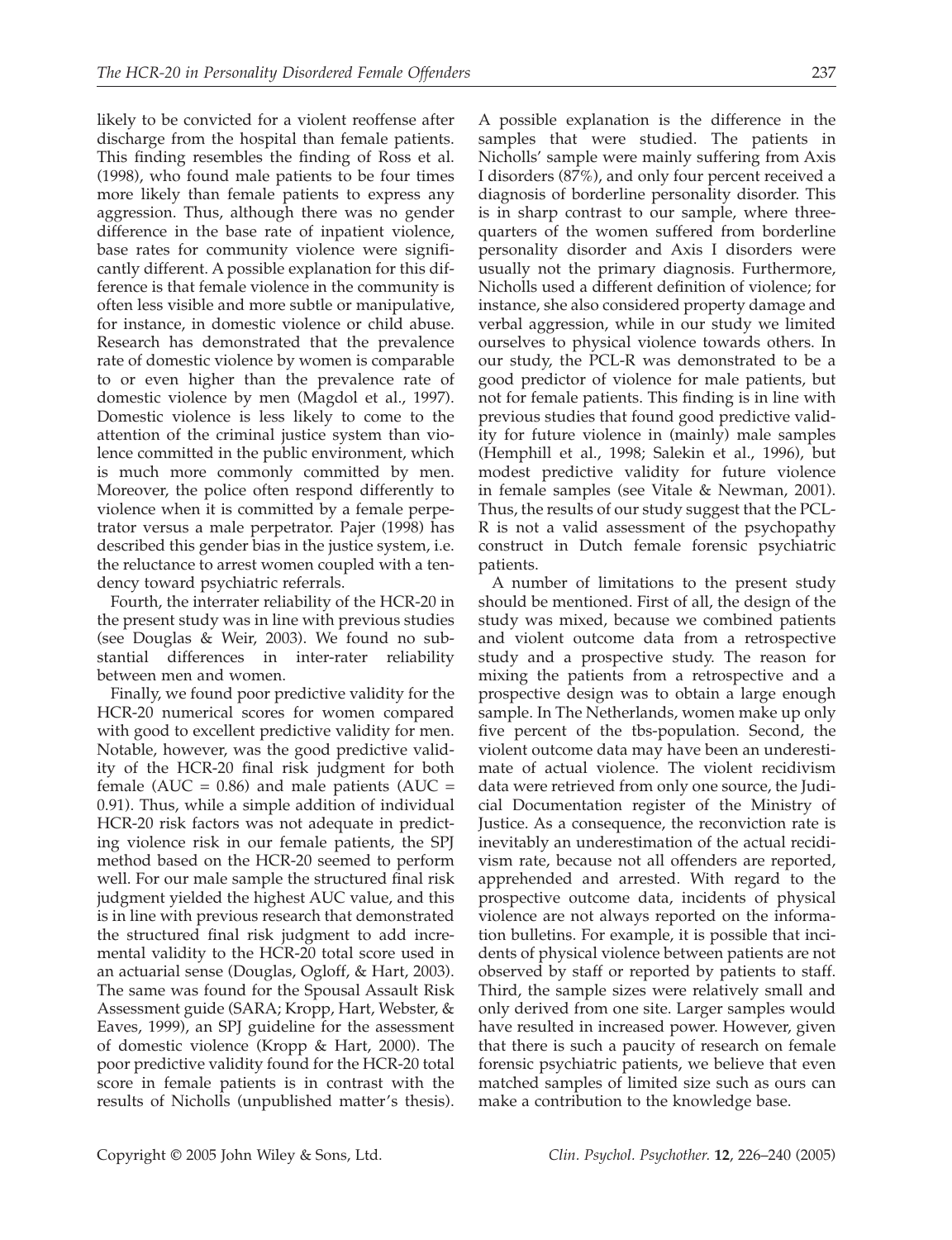Our findings demonstrate that the method of structured professional judgment, i.e. systematically rating risk factors, integrating and weighing information, is effective in both male and female patients. For research purposes, we recommend researchers who conduct studies in mixed gender samples to report the results on predictive validity of risk assessment instruments separately for men and women, because reporting the results jointly could lead to distorted conclusions. Perhaps in different patients the HCR-20 will show good predictive validity, as in Nicholls' study with primarily Axis I disordered women or in civil psychiatric samples (see Nicholls, Ogloff, Douglas, & Grant, 2004). Risk assessment research in female forensic psychiatric patients is still a relatively unexplored area. Although women are only a minority in forensic psychiatry, it seems that in the past two decades female aggression is on the rise, especially among young girls (English, 1993; Mertens, Grapendaal, & Docter-Schamhardt, 1998; Odgers & Moretti, 2002). More knowledge on specific violence risk factors in women and the risk management strategies needed to prevent repeated violence in women is desirable. This is also important from a public mental health perspective because research has demonstrated an intergenerational transfer of risk of aggression between mothers and children; mothers with a history of violent offense(s) more often have disruptive, aggressive children (Serbin et al., 1998).

## REFERENCES

- American Psychiatric Association (APA). (1994). *Diagnostic and statistical manual of mental disorders* (4th ed.). Washington, DC: Author.
- Archer, D., & McDaniel, P. (1995). Violence and gender. In R.B. Ruback, & N.A. Weiner (Eds), *Interpersonal violent behaviors: Social and cultural aspects* (pp. 63–87). New York: Springer.
- Blanchette, K. (1994). Classifying female offenders for correctional interventions. *Forum on Corrections Research*, *6*, 36–41.
- Borum, R. (1996). Improving the clinical practice of violence risk assessment: Technology, guidelines and training. *American Psychologist*, *51*, 945–956.
- Chesney-Lind, M. (1989). Girls' crime and woman's place: Toward a feminist model of female delinquency. *Crime and Delinquency*, *35*, 5–29.
- Coid, J., Kahtan, N., Gault, S., & Jarman, B. (1999). Patients with personality disorder admitted to secure forensic psychiatric services. *British Journal of Psychiatry*, *175*, 528–536.
- Cooke, D., & Michie, C. (2001). Refining the construct of psychopathy: Towards a hierarchical model. *Psychological Assessment*, *13*, 171–188.
- Crick, N.R., & Grotpeter, J.K. (1995). Relational aggression, gender, and social–psychological adjustment. *Child Development*, *66*, 710–722.
- de Ruiter, C., & Greeven, P.G.J. (2000). Personality disorders in a Dutch forensic psychiatric sample: Convergence of interview and self-report measures. *Journal of Personality Disorders*, *14*, 162–170.
- de Vogel, V., & de Ruiter, C. (2004). Differences between clinicians and researchers in assessing risk of violence in forensic psychiatric patients. *The Journal of Forensic Psychiatry and Psychology*, *15*, 145–164*.*
- de Vogel, V., de Ruiter, C., Hildebrand, M., Bos, B., & van de Ven, P. (2004). Type of discharge and risk of recidivism measured by the HCR-20. A retrospective study in a Dutch sample of forensic psychiatric patients. *International Journal of Forensic Mental Health*, *3*, 149–165*.*
- DeLong, E.R., DeLong, D.M., & Clarke-Pearson, D.L. (1988). Comparing the areas under two or more correlated receiver operating characteristics curves: A nonparametric approach. *Biometrics*, *44*, 837–854.
- Douglas, K.S., Ogloff, J.R.P., & Hart, S.D. (2003). Evaluation of a model of violence risk assessment among forensic psychiatric patients. *Psychiatric Services*, *54*, 1372–1379.
- Douglas, K.S., & Weir, J. (2003). *HCR-20 violence risk assessment scheme: Overview and annotated bibliography.* Retrieved October 8, 2004, from http://www.sfu.ca/psychology/groups/faculty/hart/ violink.htm
- English, K. (1993). Self-reported crime rates of women prisoners. *Journal of Quantitative Criminology*, *9*, 357–381.
- Fleiss, J.L. (1986). *The design and analysis of clinical experiments.* New York: Wiley.
- Funk, S.J. (1999). Risk assessment for juveniles on probation. A focus on gender. *Criminal Justice and Behavior*, *26*, 44–68.
- Grann, M. (2000). The PCL-R and gender. *European Journal of Psychological Assessment*, *16*, 147–149.
- Hare, R.D. (1991). *Manual for the Hare Psychopathy Checklist–Revised.* Toronto: Multi-Health Systems.
- Hare, R.D., Clark, D., Grann, M., & Thornton, D. (2000). Psychopathy and the predictive validity of the PCL-R: An international perspective. *Behavioral Sciences and the Law*, *18*, 623–645.
- Harer, M.D., & Langan, N.P. (2001). Gender differences in predictors of prison violence: assessing the predictive validity of a classification system. *Crime and Delinquency*, *47*, 513–536.
- Hart, S.D. (1998). The role of psychopathy in assessing risk for violence: Conceptual and methodological issues. *Legal and Criminological Psychology*, *3*, 121– 137.
- Hart, S.D., Cox, D., & Hare, R.D. (1995). *The Hare Psychopathy Checklist: Screening Version (PCL:SV).* Toronto: Multhi-Health Systems.
- Hemphill, J.F., Templeman, R., Wong, S., & Hare, R.D. (1998). Psychopathy and crime: Recidivism and criminal careers. In D.J. Cooke, A.E. Forth, & R.D. Hare (Eds), *Psychopathy: Theory, research and implications for society* (pp. 375–399). Dordrecht: Kluwer.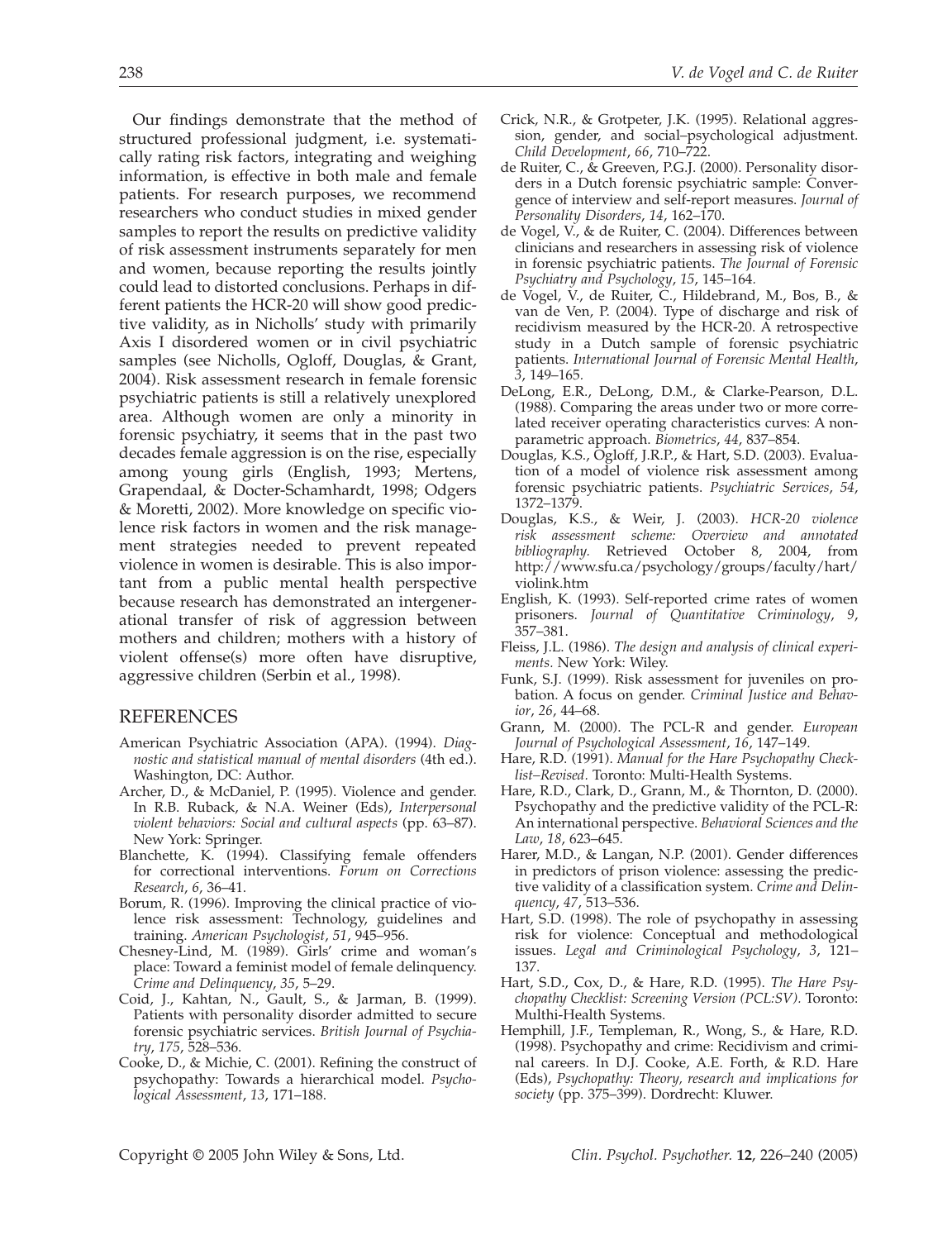- Hildebrand, M., & de Ruiter, C. (2004). PCL-R psychopathy and its relation to DSM-IV Axis I and Axis II disorders in a sample of male forensic psychiatric patients in the Netherlands. *International Journal of Law and Psychiatry*, *27*, 233–248*.*
- Hildebrand, M., de Ruiter, C., & de Vogel, V. (2004). Psychopathy and sexual deviance in treated rapists: Association with sexual and nonsexual recidivism. *Sexual Abuse: A Journal of Research and Treatment*, *16*, 1–24.
- Hildebrand, M., de Ruiter, C., de Vogel, V., & van der Wolf, P. (2002). Reliability and factor structure of the Dutch language version of Hare's Psychopathy Checklist–Revised. *International Journal of Forensic Mental Health*, *1*, 139–154.
- Hildebrand, M., de Ruiter, C., & Nijman, H. (2004). PCL-R psychopathy predicts disruptive behavior among male offenders in a Dutch forensic psychiatric hospital. *Journal of Interpersonal Violence*, *19*, 13–29.
- Kropp, P.R., & Hart, S.D. (2000). The Spousal Assault Risk Assessment (SARA) guide: Reliability and validity in adult male offenders. *Law and Human Behavior*, *24*, 101–118.
- Kropp, P.R., Hart, S.D., Webster, C.D., & Eaves, D. (1999). *Manual for the Spousal Assault Risk Assessment Guide (Version 3).* Vancouver: British Columbia Institute against Family Violence.
- Laws, D.R., Hudson, S.M., & Ward, T. (2000). *Remaking relapse prevention: A sourcebook.* London: Sage.
- Levene, K.S., Augimeri, L.K., Pepler, D.J., Walsh, M.M., Webster, C.D., & Koegl, C.J. (2001). *Early Assessment Risk List for Girls: EARL-21G. Version 1—Consultation version.* Toronto: Earlscourt Child and Family Centre.
- Lidz, C.W., Mulvey, E.P., & Gardner, W. (1993). The accuracy of predictions of violence to others. *Journal of the American Medical Association*, *269*, 1007–1011.
- Loucks, A.D., & Zamble, E. (1999). Canada searches for predictors common to both men and women. *Corrections Today*, *61*, 26–32.
- Magdol, L., Moffitt, T.E., Caspi, A., Newman, D.L., Fagan, J., & Silva, P.A. (1997). Gender differences in partner violence in a birth cohort of 21 years olds: Bridging the gap between clinical and epidemiological approaches. *Journal of Consulting and Clinical Psychology*, *65*, 68–78.
- McGraw, K.O., & Wong, S.P. (1996). Forming inferences about some intraclass correlation coefficients. *Psychological Methods*, *1*, 30–46.
- McNiel, D.E., & Binder, R.L. (1990). The relationship of gender to violent behavior in acutely disturbed psychiatric patients. *Journal of Clinical Psychiatry*, *51*, 110–114.
- McNiel, D.E., & Binder, R.L. (1995). Correlates of accuracy in the assessment of psychiatric inpatients' risk of violence. *American Journal of Psychiatry*, *152*, 901–906.
- Mertens, N.M., Grapendaal, M., & Docter-Schamhardt, B.J.W. (1998). *Delinquency in girls in The Netherlands* (Report No. 169). The Hague: Ministry of Justice, Scientific Research and Documentation Centre.
- Monahan, J. (1981). *The clinical prediction of violent behavior.* Rockville, MD: NationalInstitute of Mental Health.
- Monahan, J., Steadman, H.J., Silver, E., Appelbaum, P.S., Robbins, P.C., Mulvey, E.P., Roth, L.H., Grisso, T., &

Banks, S. (2001). *Rethinking risk assessment: The MacArthur study of mental disorder and violence.* Oxford: Oxford University Press.

- Newhill, C.E., Mulvey, E.P., & Lidz, C.W. (1995). Characteristics of violence in the communityby female patients seen in a psychiatric emergency service. *Psychiatric Services*, *46*, 785–789.
- Nicholls, T.L., Ogloff, J.R.P., Douglas, K.S., & Grant, I. (2004). Assessing risk for violence among male and female civil psychiatric patients: The HCR-20, PCL: SV, and McNiel & Binder's Screening Measure. *Behavioral Sciences and the Law*, *22*, 127–158*.*
- Odgers, C.L., & Moretti, M.M. (2002). Aggressive and antisocial girls: Research update and challenges. *International Journal of Forensic Mental Health*, *1*, 103–119.
- Pajer, K.A. (1998). What happens to 'bad' girls? A review of the adult outcomes of antisocial adolescent girls. *American Journal of Psychiatry*, *155*, 862–870.
- Pfohl, B., Blum, N., & Zimmerman, M. (1995). *Structured Interview for DSM-IV Personality, SIDP-IV.* Iowa: University of Iowa.
- Philipse, M., de Ruiter, C., Hildebrand, M., & Bouman, Y. (2000). *HCR-20. Beoordelen van het risico van gewelddadig gedrag. Versie 2* [*HCR-20. Assessment of the risk of violent behavior. Version 2*]. Nijmegen: Pompestichting–van der Hoeven Stichting.
- Quinsey, V.L., Harris, G.T., Rice, M.E., & Cormier, C.A. (1998). *Violent offenders: Appraising and managing risk.* Washington, DC: American Psychological Association.
- Ross, D.J., Hart, S.D., & Webster, C.D. (1998). *Aggression in psychiatric patients. Using the HCR-20 to assess risk for violence in hospital and in the community.* Port Coquitlam, BC: Riverview Hospital.
- Salekin, R.T., Rogers, R., & Sewell, K.W. (1996). A review and meta-analysis of the Psychopathy Checklist and Psychopathy Checklist–Revised: Predictive validity of dangerousness*. Clinical Psychology: Science and Practice*, *3*, 203–215.
- Salekin, R.T., Rogers, R., & Sewell, K.W. (1997). Construct validity of psychopathy in a female offender sample: A multitrait—multimethod evaluation. *Journal of Abnormal Psychology*, *106*, 576–585.
- Scarth, K., & McLean, H. (1994). The psychological assessment of women in prison. *Forum on Corrections Research*, *6*, 32–35.
- Serbin, L.A., Cooperman, J.M., Peters, P.L., Lehoux, P.M., Stack, D.M., & Schwartzman, A.E. (1998). Intergenerational transfer of psychosocial risk in women with childhood histories of aggression, withdrawal, or aggression and withdrawal. *Developmental Psychology*, *34*, 1246–1262.
- Silverthorn, P., & Frick, P.J. (1999). Developmental pathways to antisocial behavior: The delayed-onset pathway in girls. *Development and Psychopathology*, *11*, 101–126.
- Simourd, L., & Andrews, D.A. (1994). Correlates of delinquency: A look at gender differences. *Forum on Corrections Research*, *6*, 26–31.
- Strand, S., & Belfrage, H. (2001). Comparison of HCR-20 scores in violent mentally disordered men and women: Gender differences and similarities. *Psychology, Crime, and Law*, *7*, 71–79.

Copyright © 2005 John Wiley & Sons, Ltd. *Clin. Psychol. Psychother.* **12**, 226–240 (2005)